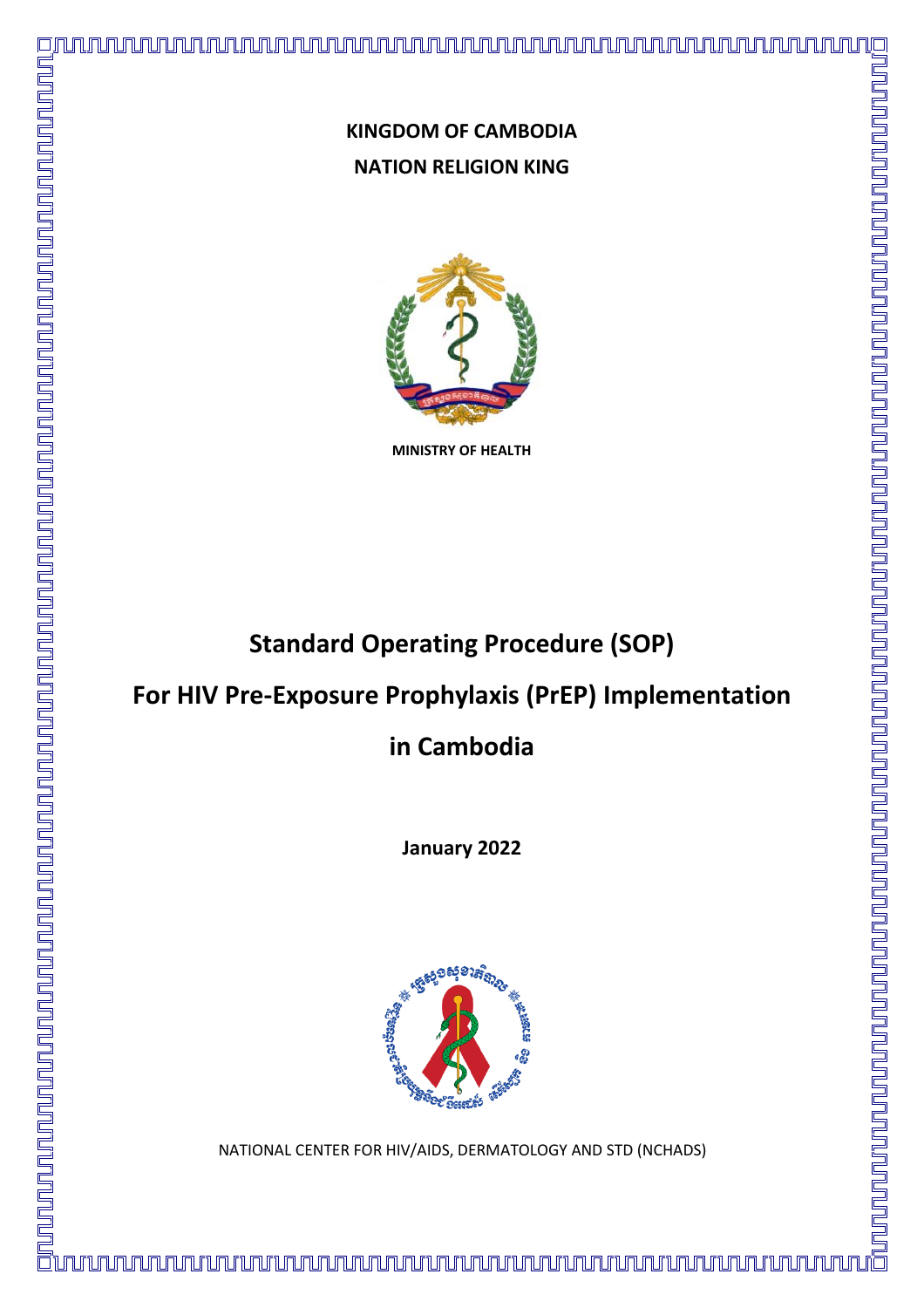| 1. |  |
|----|--|
| 2. |  |
| 3. |  |
|    |  |
|    |  |
| 4. |  |
|    |  |
|    |  |
| 5. |  |
|    |  |
|    |  |
|    |  |
| 6. |  |
|    |  |

## **Contents**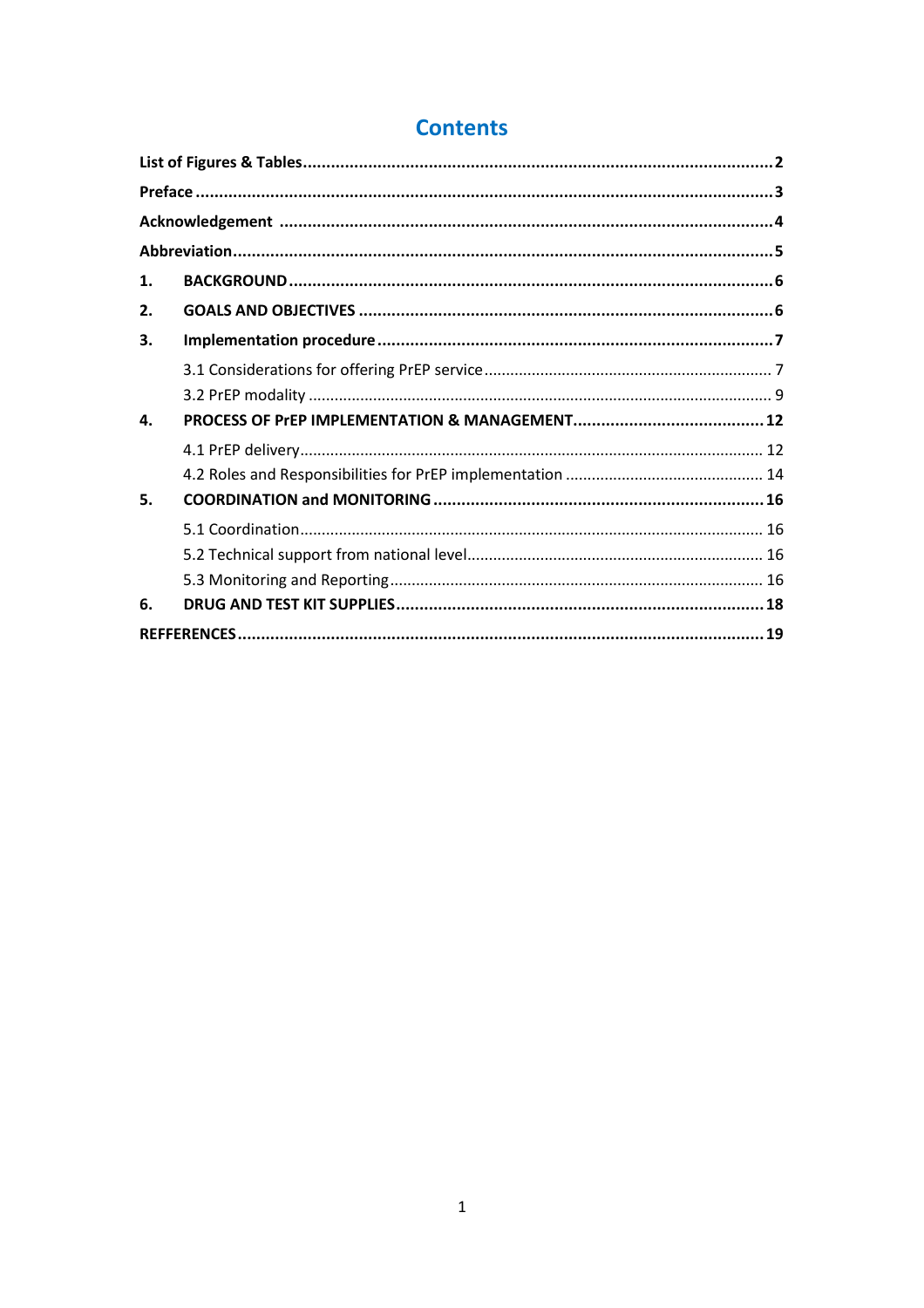# **List of Figures & Tables**

<span id="page-2-0"></span>

|--|--|--|--|--|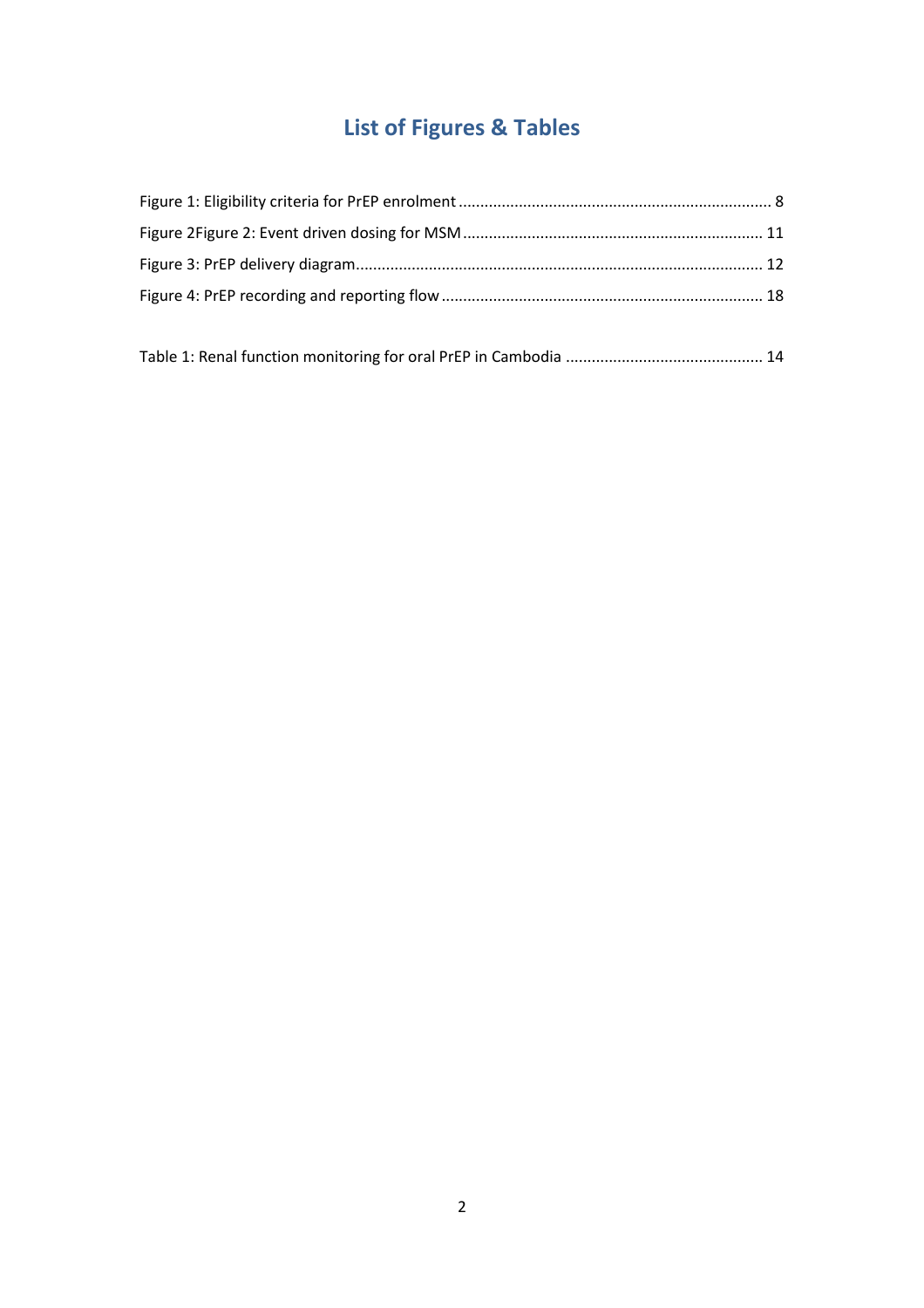## **Preface**

The Standard Operating Procedure for HIV Pre-Exposure Prophylaxis in Cambodia will be implemented in health and non-health facilities settings is a part of PrEP concept note and support to prevention strategy and to increase HIV case detection which aimed at eliminating new HIV infections by 2025.

In compliance with the new recommendations of the WHO, NCHADS collaborated with concerned development partners who are the members of PrEP-TWG in developing this SOP in cooperating with experiences from Cambodia and other countries in the region were also used in developing the SOP.

The Ministry of Health agreed and approved of Standard Operating Procedure for HIV Pre-Exposure Prophylaxis in Cambodia and expects that national program and all concerned stakeholders will implement it effectively and efficiency.

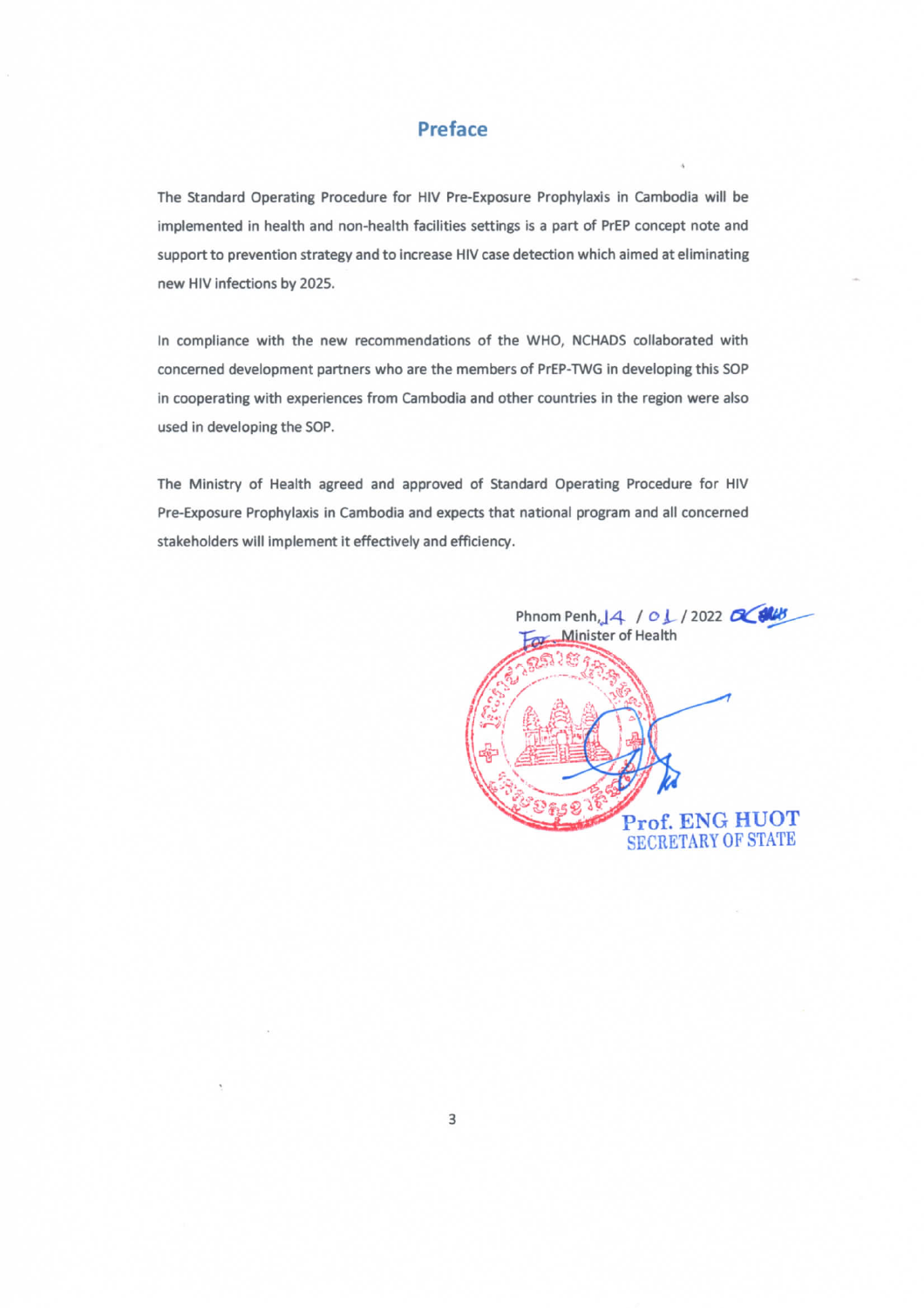## **Acknowledgement**

The National Center for HIV/AIDS, Dermatology and STD (NCHADS) would like to extend thanks to PrEP Technical Working Group members for their commitment and contribution to the development of this SOP.

On behalf of NCHADS, I would like to thank the TWG that worked tirelessly on the development of this important document. My special thanks to NCHADS colleagues (H.E Dr Lan Van Seng, Dr. Samreth Sovannarith, Dr. Ngauv Bora, Dr. Kaoeun Chetra, Dr. Tep Samnang, Dr Frits Van Griensvan, Dr. Steve Wignall, Dr. Chel Sarim, Mr. Nhim Dalen, Mr. Keo Vannak and experts from development partners including WHO, UNAIDS, EpiC, KHANA, RHAC, MHC, MHSS, CWPD and others who have provided suggestions, relevant documents, and shared experiences to ensure the successful development of the SOP.

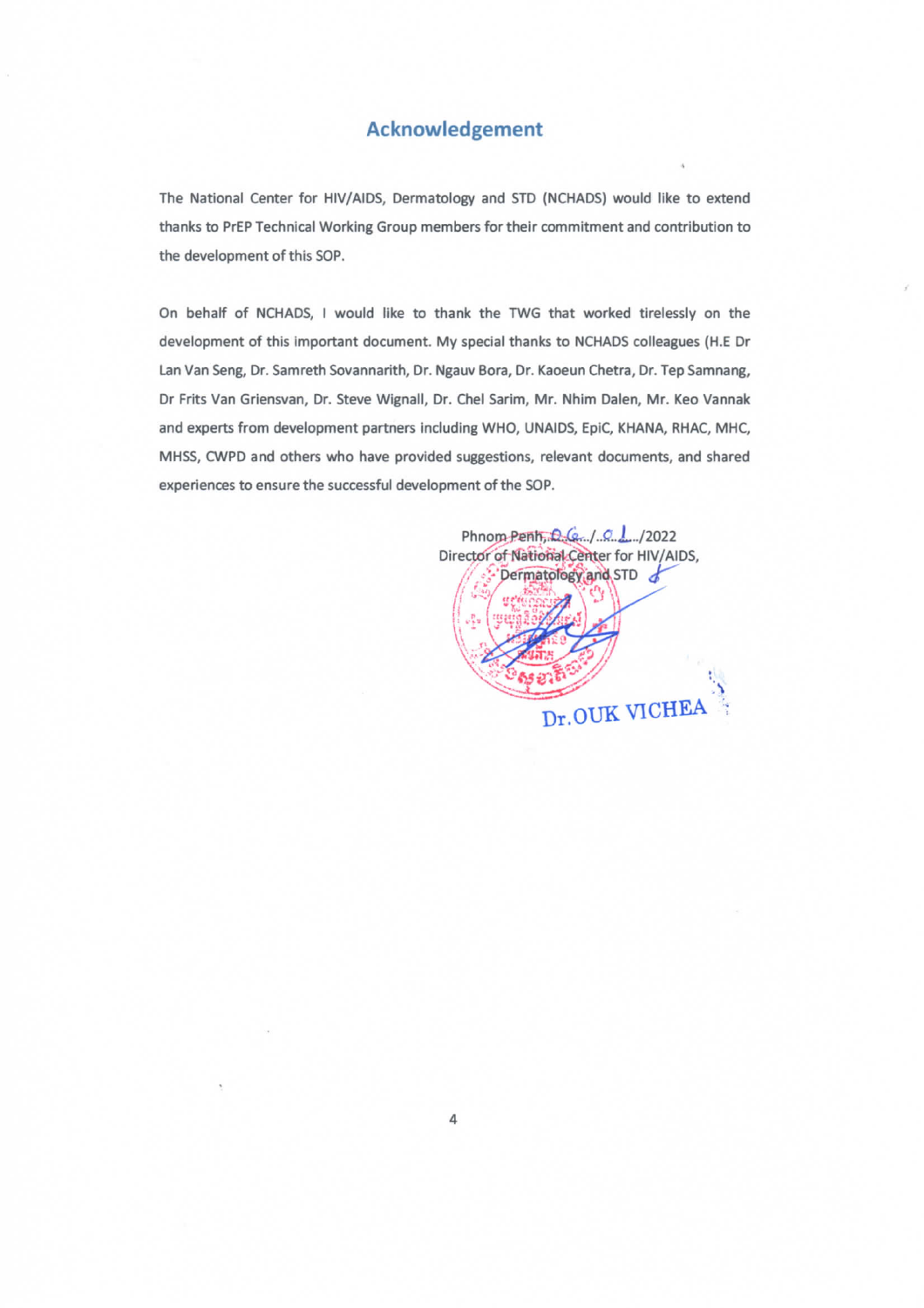## **Abbreviation**

<span id="page-5-0"></span>

| <b>Abbreviation</b> | <b>Full terminology</b>                               |
|---------------------|-------------------------------------------------------|
| 3TC                 | Lamivudine                                            |
| ACU                 | <b>AIDS Care Unit</b>                                 |
| <b>ART</b>          | <b>Anti-Retroviral Therapy</b>                        |
| <b>BCC</b>          | Behavioural change and communication                  |
| <b>CBO</b>          | <b>Community Based Organization</b>                   |
| <b>CMS</b>          | <b>Central Medical Store</b>                          |
| <b>CWPD</b>         | Cambodian Women for Peace and Development             |
| <b>DIC</b>          | Drop-In Centre                                        |
| <b>DMU</b>          | Data Management Unit                                  |
| ED                  | <b>Event Driven</b>                                   |
| <b>FHC</b>          | <b>Family Health Clinic</b>                           |
| GBV                 | Gender-based violence                                 |
| <b>GFATM</b>        | Global Fund to Fight AIDS, Tuberculosis and Malaria   |
| <b>HBV</b>          | <b>Hepatitis B Virus</b>                              |
| <b>HCV</b>          | <b>Hepatitis C Virus</b>                              |
| <b>HIV</b>          | Human Immunodeficiency Virus                          |
| <b>HIVST</b>        | HIV self-testing                                      |
| KHANA               | Khmer HIV/AIDS NGO Alliance                           |
| КP                  | <b>Key Population</b>                                 |
| LMU                 | Logistic Management Unit                              |
| <b>LTFU</b>         | Loss To Follow Up                                     |
| <b>MHC</b>          | Men's Health Cambodia                                 |
| MHD                 | Municipal Health Department                           |
| <b>MHSS</b>         | Men's Health Social Service                           |
| <b>MSM</b>          | Men who have sex with Men                             |
| <b>NCHADS</b>       | National Centre for HIV/AIDS, Dermatology and STD     |
| <b>NGO</b>          | Non-Government Organization                           |
| OD                  | <b>Operational District</b>                           |
| <b>OW</b>           | <b>Outreach Worker</b>                                |
| <b>PASP</b>         | Provincial AIDS and STI program                       |
| <b>PDB</b>          | <b>Prevention Database</b>                            |
| <b>PEP</b>          | Post-exposure Prophylaxis                             |
| PHD                 | <b>Provincial Health Department</b>                   |
| <b>PLHIV</b>        | People Living with HIV                                |
| <b>RH</b>           | Referral Hospital                                     |
| <b>RHAC</b>         | Reproductive Health Association of Cambodia           |
| SOP                 | <b>Standard Operational Procedure</b>                 |
| <b>STD</b>          | <b>Sexually Transmitted Disease</b>                   |
| <b>TDF</b>          | Tenofovir                                             |
| <b>TGW</b>          | Transgender Women                                     |
| <b>TWG</b>          | <b>Technical Working Group</b>                        |
| <b>UNAIDS</b>       | United Nations Programme on HIV/AIDS                  |
| <b>VCCT</b>         | <b>Voluntary Confidential Counselling and Testing</b> |
| <b>WHO</b>          | World Health Organization                             |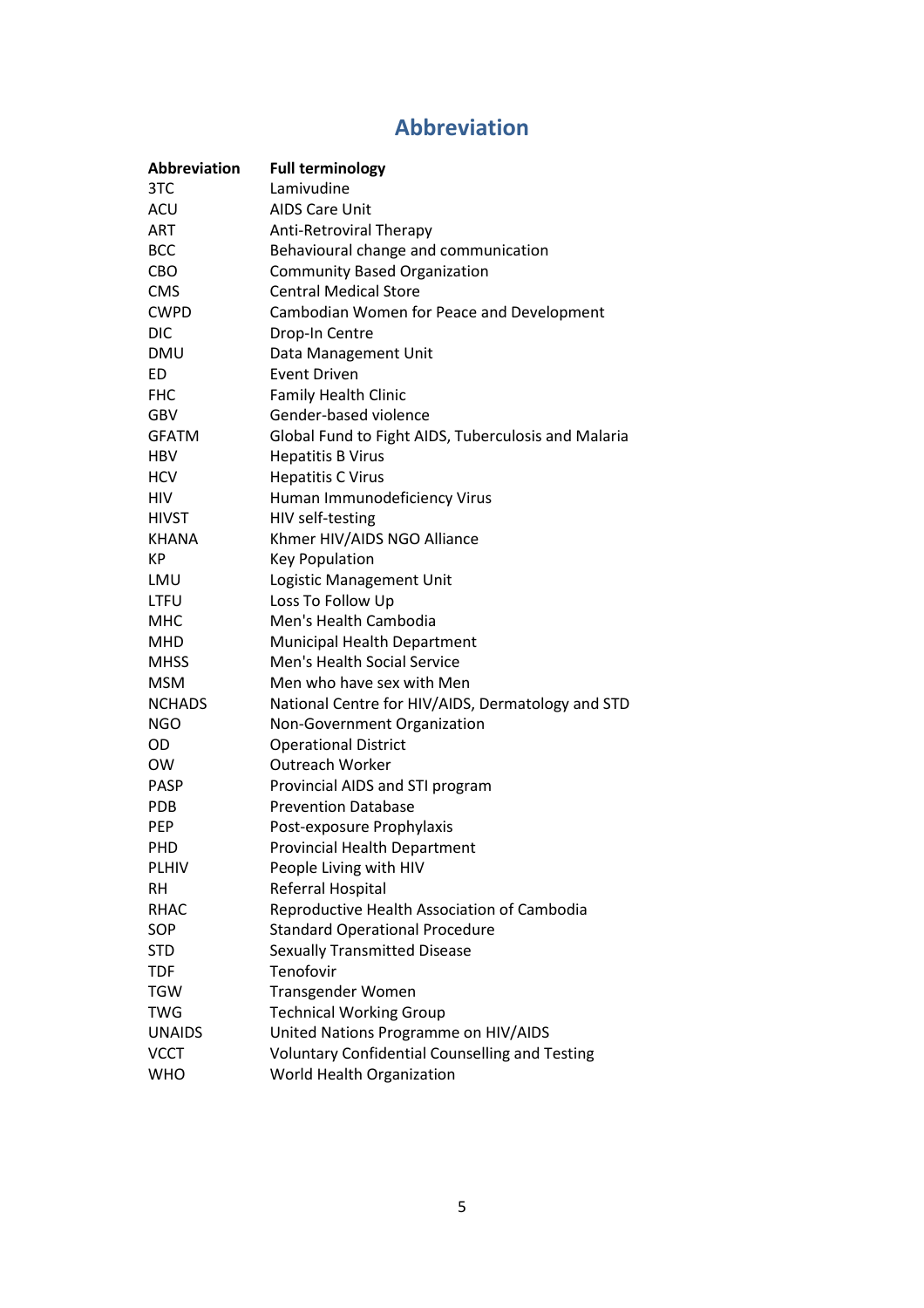## <span id="page-6-0"></span>**1. BACKGROUND**

The Ministry of Health approved the NCHADS Concept Note on HIV Pre-Exposure Prophylaxis (PrEP) Implementation in Cambodia on 21 May 2019<sup>1</sup>. The PrEP Concept Note describes benefits of PrEP and how it will contribute to eliminating transmission HIV in Cambodia by 2025. The PrEP Concept Note provided guidance on PrEP implementation PrEP was first introduced and implemented at Chhouk Sar Clinic, the country's first PrEP site. To date, there are ten sites offering PrEP services in four provinces.

NCHADS has established an ambitious target of 10,000 PrEP clients by 2023 in the new 2021- 2023 GF grant<sup>2</sup> and plans to expand PrEP access from four to 15 provinces by 2023. Family Health Clinics (FHC), NGO clinics and medically supervised CBO drop-in centers (DIC), especially those serving key populations, will be centers of PrEP expansion. The burden of HIV is higher among KPs, and PrEP can prevent both new and downstream infections among their partners.

This PrEP Implementation SOP will serve as a more detailed guide for NCHADS, partners and providers at FHC, NGO clinics and medically supervised CBO DICs by incorporating the updates from new WHO recommendations. The SOP highlights ways that PrEP can be implemented to better meet client needs and stop HIV transmission, as well as outlining roles and responsibilities and the monitoring needed to make implementation a success.

## <span id="page-6-1"></span>**2. GOALS AND OBJECTIVES**

The **Goal** of this SOP is to provide clear guidance and instruction for clinicians, health care workers and supervised CBO providers on appropriate PrEP implementation.

The specific objectives of this SOP are to:

- 1. Describe PrEP implementation procedures, client flow and PrEP modalities daily or event driven.
- 2. Provide a guide for evaluating eligibility of PrEP clients.
- 3. Provide a guide on proper counseling, and steps for initiating and monitoring clients on HIV PrEP.
- 4. Provide guidance on the standardization of reporting of PrEP enrollment, retention, and program monitoring.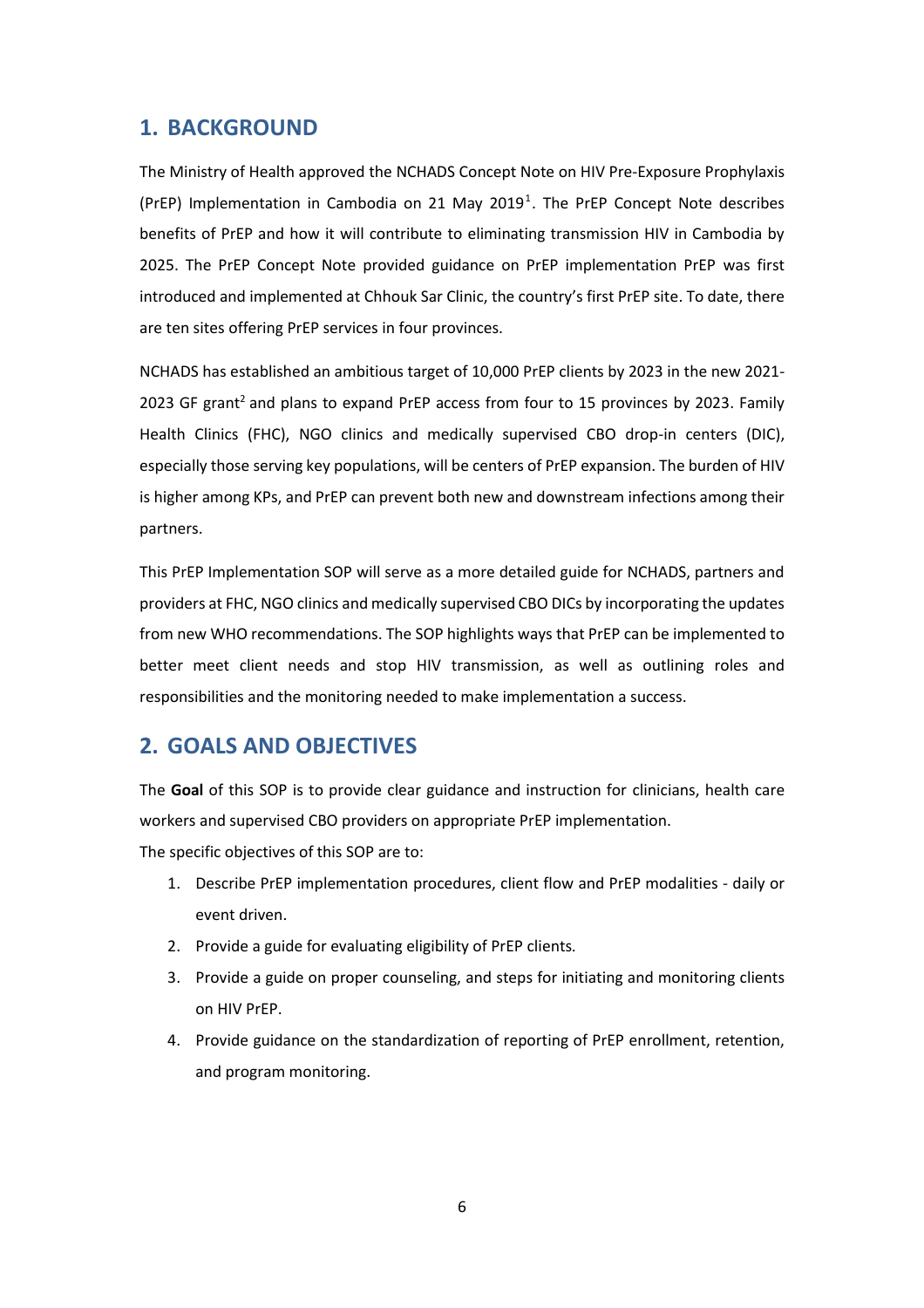## <span id="page-7-0"></span>**3. Implementation procedure**

## <span id="page-7-1"></span>**3.1 Considerations for offering PrEP service**

PrEP is offered to at-risk populations who are HIV negative. Such individuals can be reached by physical and virtual outreach, outreach workers (OW), community peers, websites, and STI, VCCT and ART services. Not all individuals will directly admit risk out of shame and embarrassment but still request access to PrEP. They should receive it. There are three PrEP access modalities as following:

#### *3.1.1 PrEP-direct*

KPs eligible for PrEP-direct services are those who want to take HIV PrEP based on selfevaluation and -education and who wish to protect their sexual health and that of their partners (if none of the ineligibility criteria applies). In these cases, there is no need for sexual behaviors history taking to determine opt-in- or opt-out PrEP eligibility type. PrEP-direct candidates will proceed straight to project procedures and will have a visit schedule of activities like that of all other PrEP clients. PrEP-direct candidates can walk-in, may make an appointment through social media, during prevention outreach activities or via the HIVST website (khmertest.org).

#### *3.1.2 Opt-in PrEP*

Opt-in PrEP eligibility is suitable for MSM and TGW who may consider taking HIV PrEP now or later based on evaluation and discussion of their sexual behaviors with a counsellor. This option is also available for MSM who are currently not at-risk for HIV-infection but may become at risk anytime in the future. Opt-in PrEP is particularly indicated for MSM and TGW who wish to take control of their sexual health in situations where safer-sex options are difficult or impossible to negotiate or when they are unsure of the sexual health behaviors or HIV-status of their sexual partner(s).

#### *3.1.3 Opt-out PrEP*

Opt-out PrEP eligibility applies to key or priority populations who are in need HIV PrEP based on evaluation and discussion of their sexual health behaviors with counsellor such as MSM and TGW. These people are at high-risk for HIV infection and will be prescribed HIV PrEP unless they choose not to participate in the HIV PrEP program.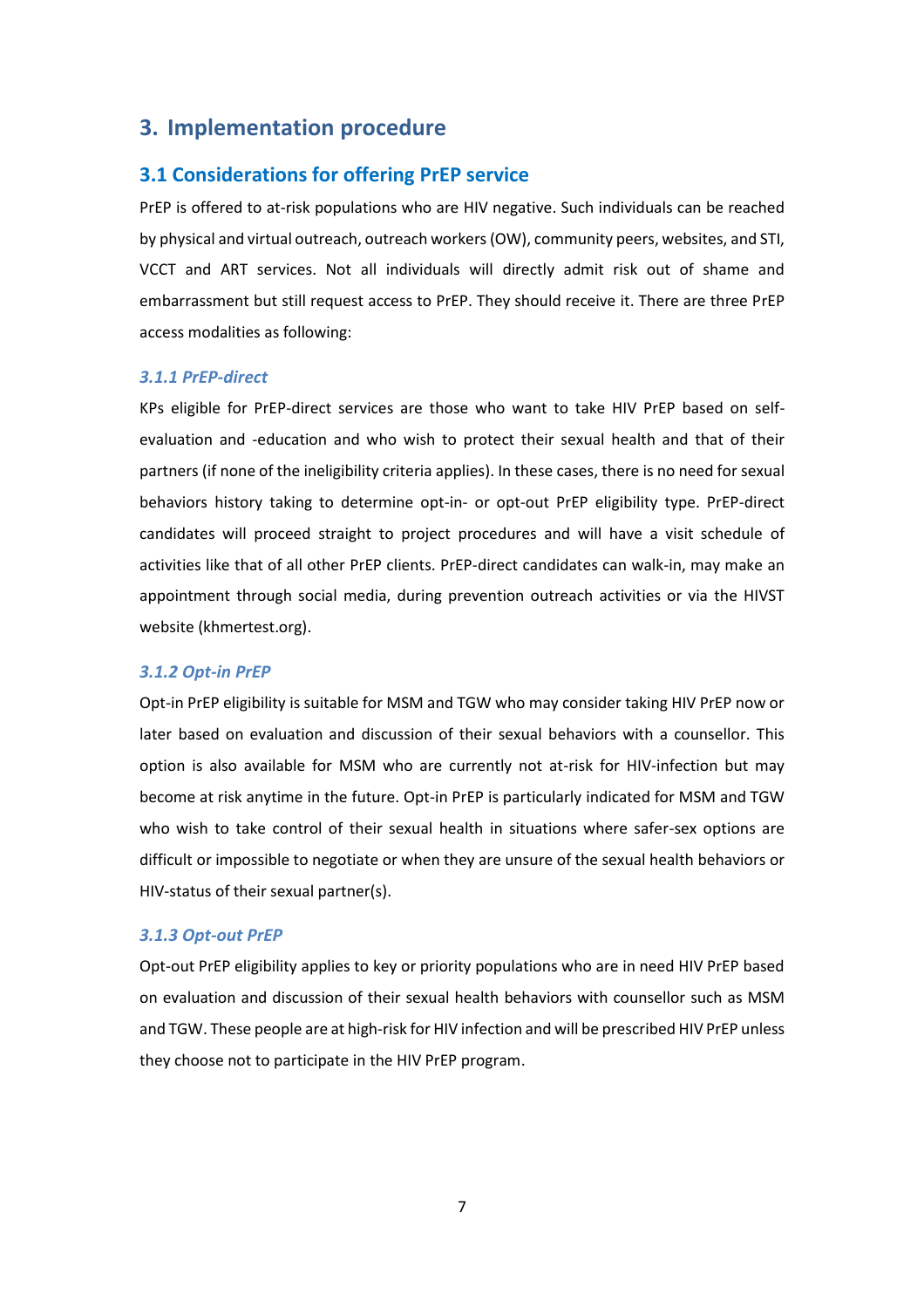<span id="page-8-0"></span>*Figure 1: Eligibility criteria for PrEP enrolment*



#### **1.1.1. Demographic criteria:**

People with substantial risk for HIV infection who are at least 15 years old<sup>3</sup> and agree to return for follow-up visits.

#### **1.1.2. Behavioral Risk Criteria**

The criteria for assessing the risk are listed below.

- Client is the uninfected sexual partner of a PLHIV who is not virally suppressed or result of viral load testing is unknown (i.e., HIV discordant couples) and where condoms are not consistently used.
- Had unprotected anal/vaginal/neovaginal sex in the past 6 months with more than one partner.
- History of any new sexually transmitted infection (STI) in the past 6 months.
- Used drugs with sex for pleasure during the past 6 months.
- Injected drugs in the past 6 months with shared injecting equipment or where there is inadequate access to sterile injecting equipment.
- Received post-exposure prophylaxis (PEP) one or more times in the past 12 months.
- If the sexual partner of the potential client has one or more of the HIV risk factors listed above.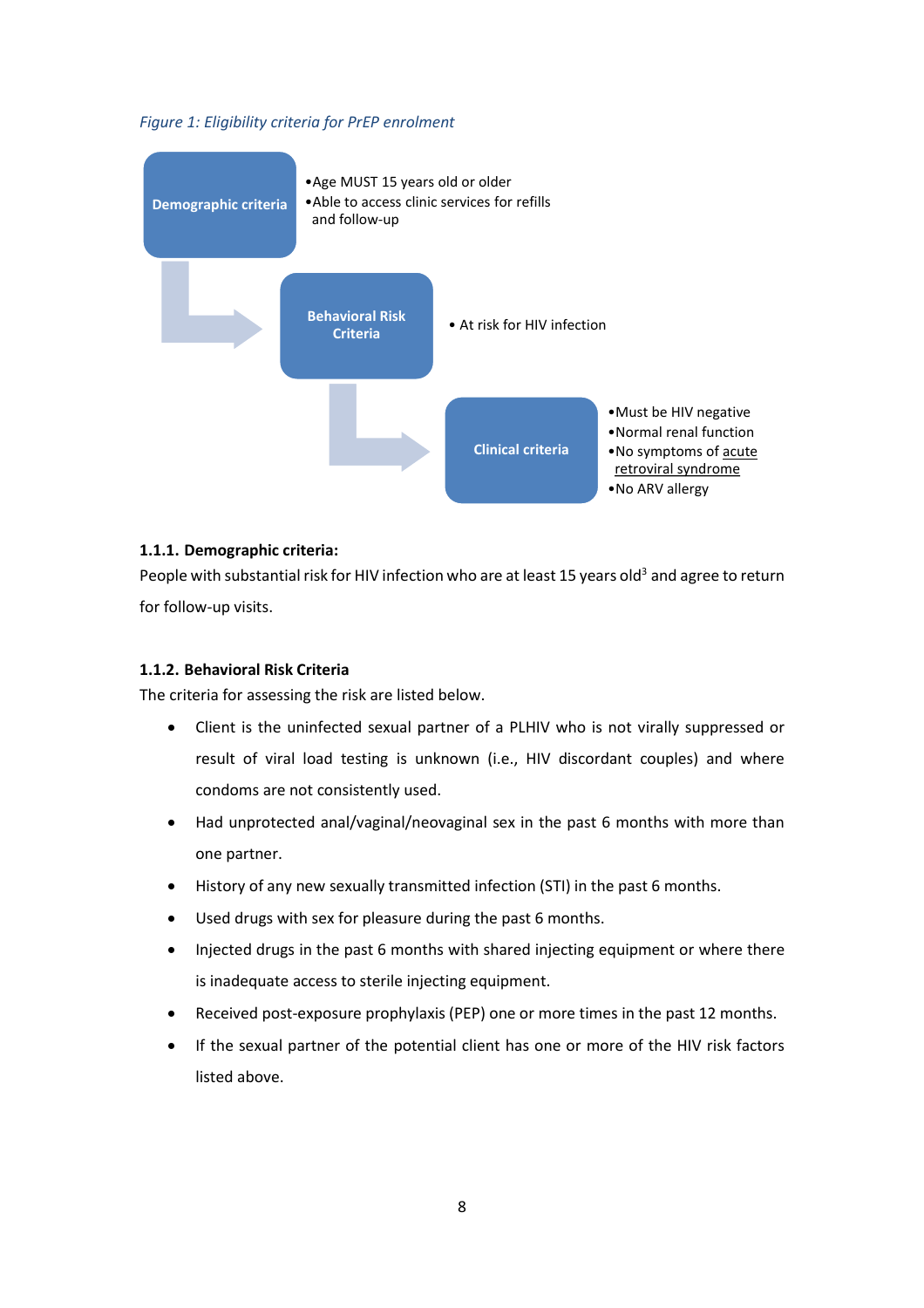#### **1.1.3. Clinical criteria**

Even though PrEP has a good safety profile, there are a few contra-indications for prescribing PrEP. The following individuals may take PrEP:

- Must be HIV uninfected.
- Must be free of symptoms of acute retroviral syndrome (ARS).
- Must have good renal function (creatinine clearance ( $\geq$  50 mL/min)<sup>4</sup>.
- Must be free of any ARV drug allergy (either to TDF or its companion drug 3TC).
- Must have body weight ≥30 kg.
- Clients with chronic or acute Hepatitis B infection may take PrEP but with caution under the guidance of an experienced physician. For someone on PrEP, he/she should be warned that stopping may cause suppressed HBV infection to flare.

PrEP has no or minimal drug interactions with commonly prescribed medicines nor significant side-effects and has proven to be safe in many randomized controlled trials. PrEP **can be used**  safely by most people including<sup>4</sup>:

- Pregnant or breastfeeding women.
- Women using hormonal drugs for contraception.
- Transgender persons on gender-affirming hormone therapy.

## <span id="page-9-0"></span>**3.2 PrEP modality**

Oral co-formulated TDF/3TC**<sup>5</sup>** PrEP can be used daily for a considerable time quite safely and is the preferred PrEP regimen. PrEP can also be effective if taken daily for short periods of time or around single events of possible HIV exposure. Daily continuous PrEP use is believed to facilitate adherence because of its routine character and the unpredictability of HIV risk in many situations and persons. Dosing, duration, follow-up, and adherence to PrEP, are recommended as follows:

#### *3.2.1 For daily PrEP*

This modality is recommended for all individuals at substantial risk for HIV infection as mentioned in eligibility criteria. Oral co-formulated TDF/3TC should be taken daily and continuously during periods of elevated risk for HIV infection.

**Dosing:** To be effective (98% protection against HIV infection), PrEP clients must take one pill daily for seven days and continue one pill every day thereafter. If clients opt for daily dosing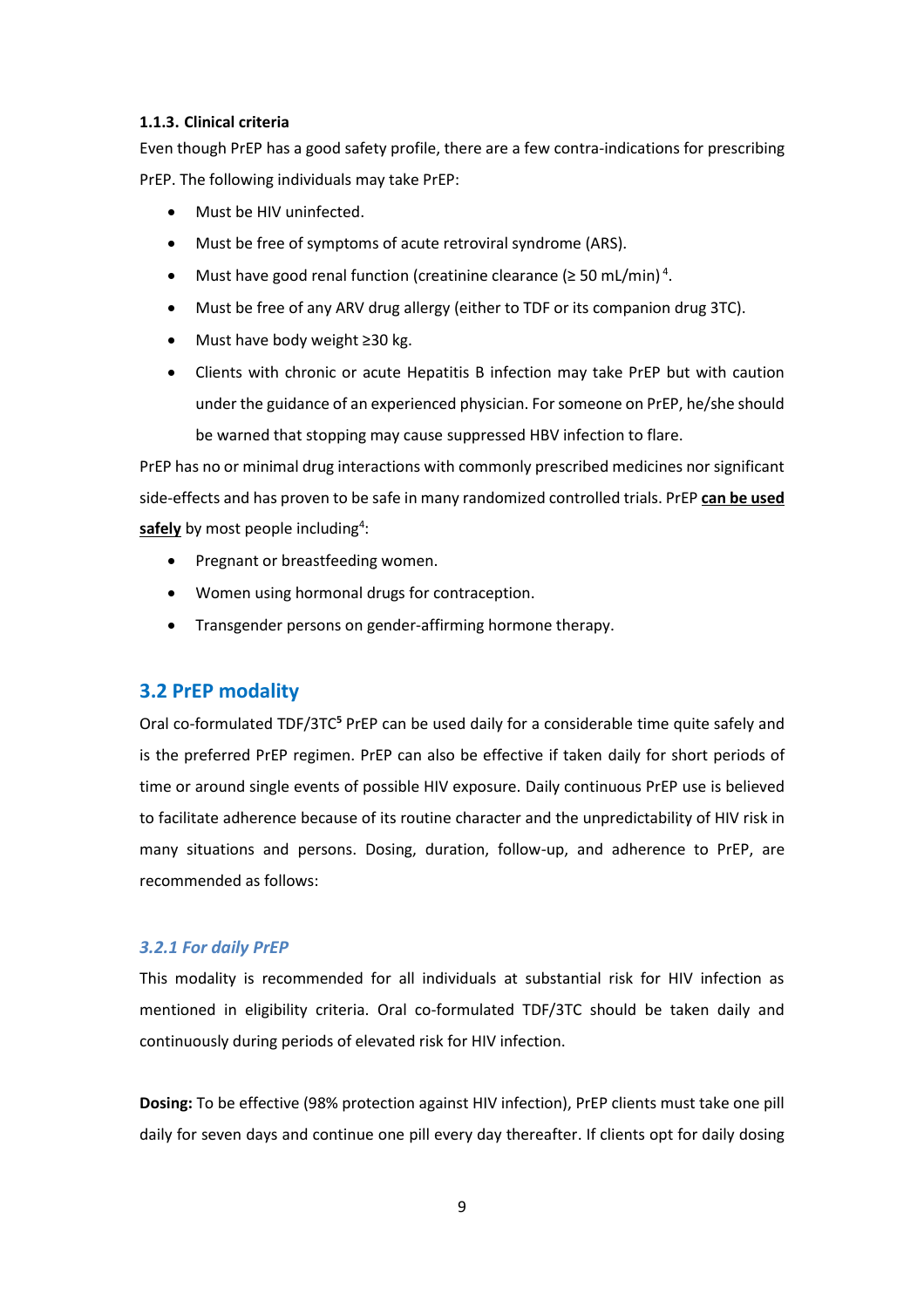and will have sexual intercourse during those first seven days, they should protect themselves by using condoms appropriately and consistently.

MSM clients and TGW (not using feminizing hormones) initiating event driven (ED) may elect to continue as daily PrEP by simply continuing daily PrEP administration after initiating with the two-pill loading dose. TGW and women would not be protected until they have taken seven (7) days PrEP and should use condoms. Tissue levels in the vagina and rectum of TGW need additional doses to achieve protective levels.

**When to stop:** Taking PrEP is not like providing antiretroviral therapy. It is not necessary if clients no longer have risk of HIV infection (e.g., in a committed, monogamous relationship or stop having sex or using drugs). They can stop **two days after** a last unprotected sexual intercourse or shared needle use.

#### **3.2.2 Event Driven (ED) dosing:**

For individuals who may have only occasional high-risk sexual exposure, WHO has recommended another option for PrEP use. It is referred to as event driven PrEP. It is not taken daily but in a 2-1-1 dose scheme and has the same efficacy as daily dosing<sup>4</sup>. The 2-1-1 means that two PrEP pills (same PrEP drug as daily dose) are taken at least two hours but not over then 24 hours before having sex and is continued as one pill a day while the sexual exposure is occurring and then when there is no more risk continue one pill per day for 2 days after the last sex.

**Even-driven PrEP is only for MSM and for those who have an episodic risk behavior or clear plan/schedule for sex**. In addition, the updated recommendation from WHO in July 2021 clearly stated that the ED dosing is the best fit for cisgender men, transgender women NOT taking gender-affirming hormones and non-binary individual assigned male at birth NOT taking gender-affirming hormones<sup>6</sup>. The regimen does not protect women or transgender women due to vaginal and neovaginal drug levels are not sufficient to protect.

MSM clients initiating event driven may elect to continue as daily PrEP by simply continuing daily PrEP administration after initiating with the two-pill loading dose. TGW and women would not be protected until they have taken seven (7) days PrEP and should use condoms.

10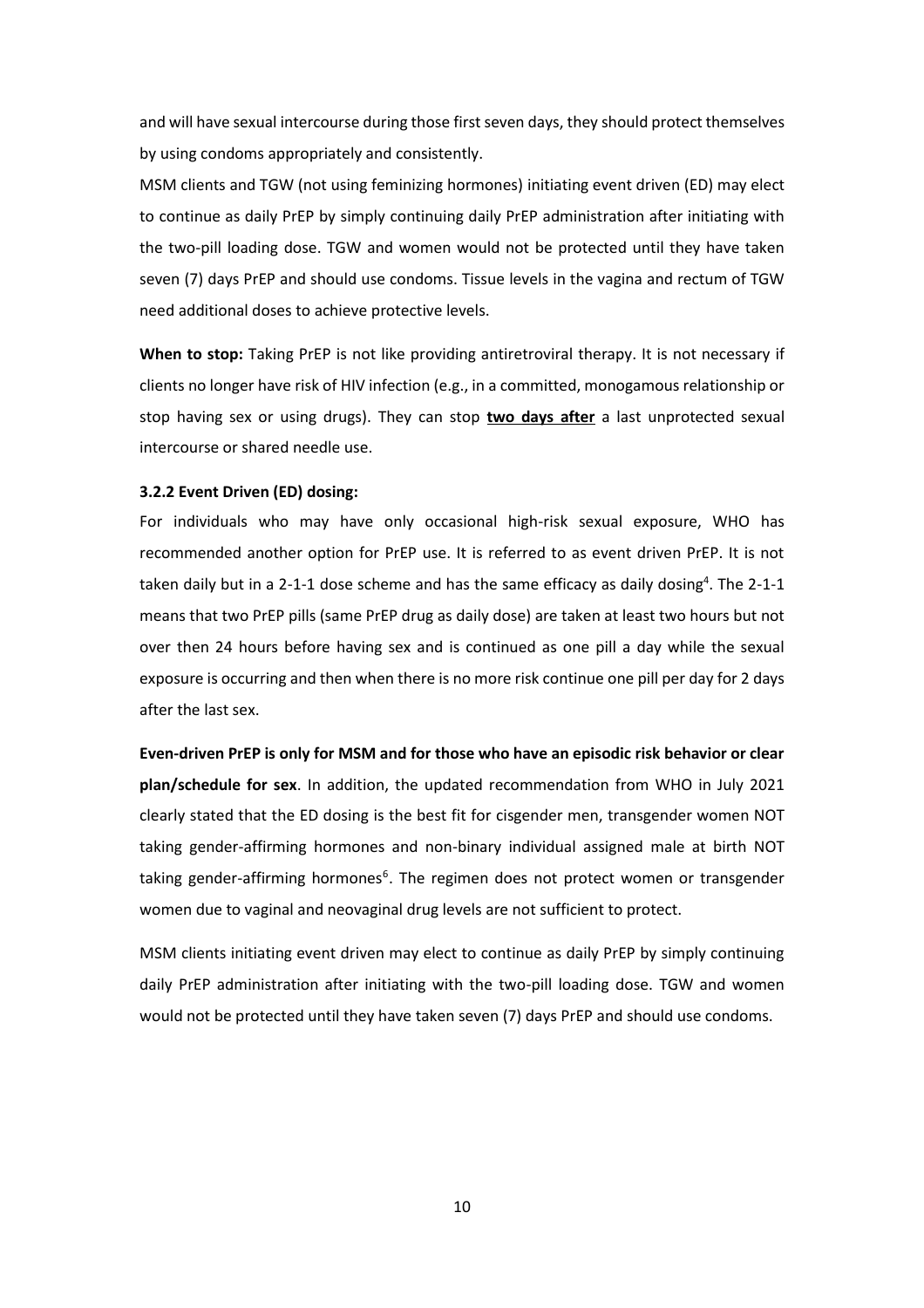#### <span id="page-11-0"></span>*Figure 2: Event driven dosing for MSM*

## Schematic of how to take ED PrEP (the  $2+1+1$ )



\* Note: for PrEP clients who want to switch PrEP options (from daily to ED dosing versus) should consult with their healthcare provider.

#### *3.2.3. Follow up and adherence to PrEP*

- PrEP users should be followed-up for laboratory, clinical and adherence monitoring at one-month post initiation and then every 3 months. This follow-up can be physical or virtual if HIVST is available.
- Adherence to PrEP should be addressed at every follow-up visit by self-report and pillcount by PrEP counselor.
- Those who are poorly adherent but are willing and eligible to continue PrEP should be given additional adherence counseling or referred to peer-based adherence support services.
- Those with persistent insufficient adherence (<4 pills per week) after counseling may compromise both PrEP efficacy and individual safety, may lead to drug resistant HIV and should be taken off PrEP.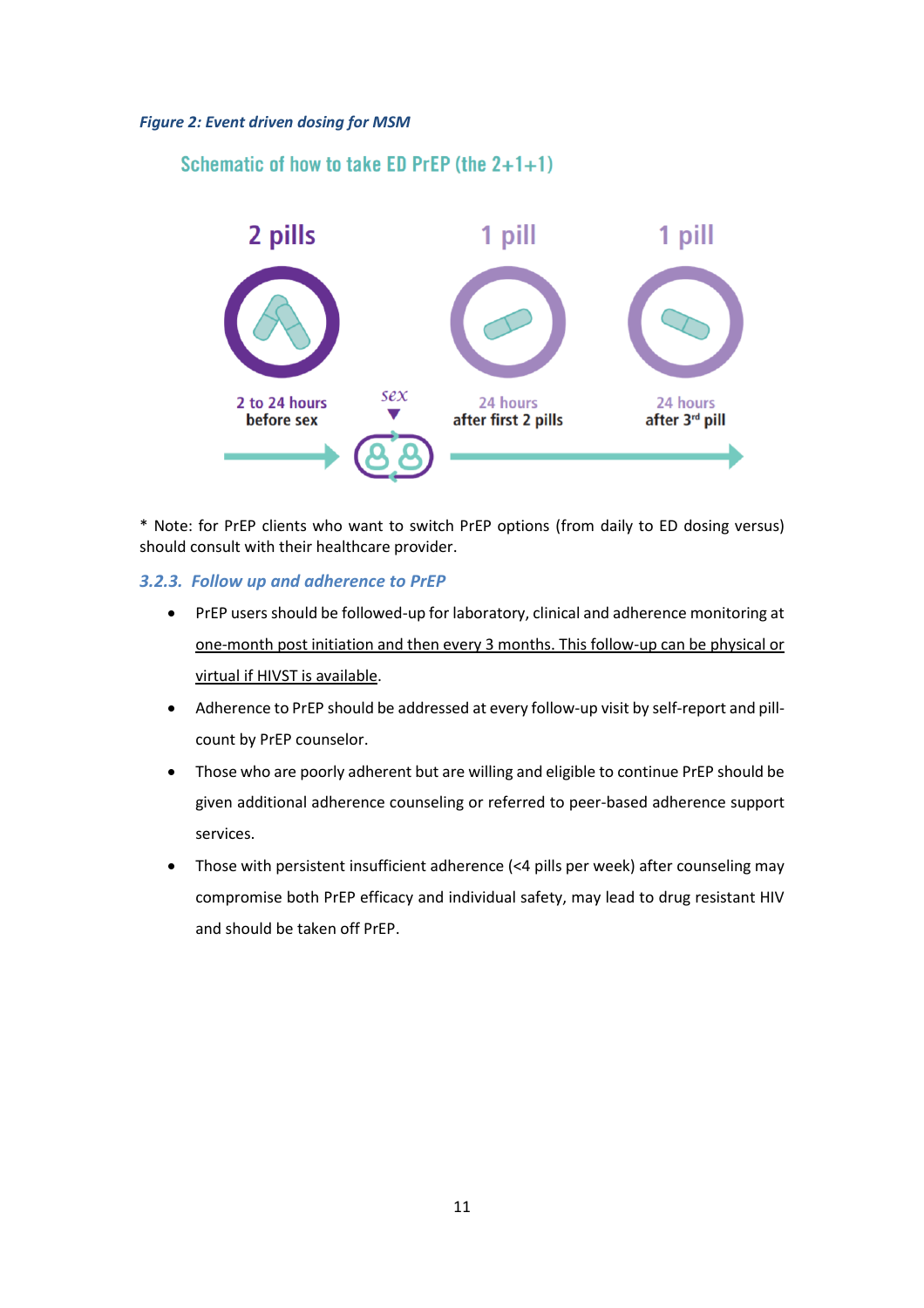## <span id="page-12-0"></span>**4. PROCESS OF PrEP IMPLEMENTATION & MANAGEMENT**

## <span id="page-12-1"></span>**4.1 PrEP delivery**

<span id="page-12-2"></span>*Figure 3: PrEP delivery diagram*



Implementation can be in RH (FHC, ART and other services), NGO clinics and in medically supervised NGO settings. The following steps are necessary for PrEP implementation:

• Referred PrEP clients or walk-in clients are welcomed by receptionist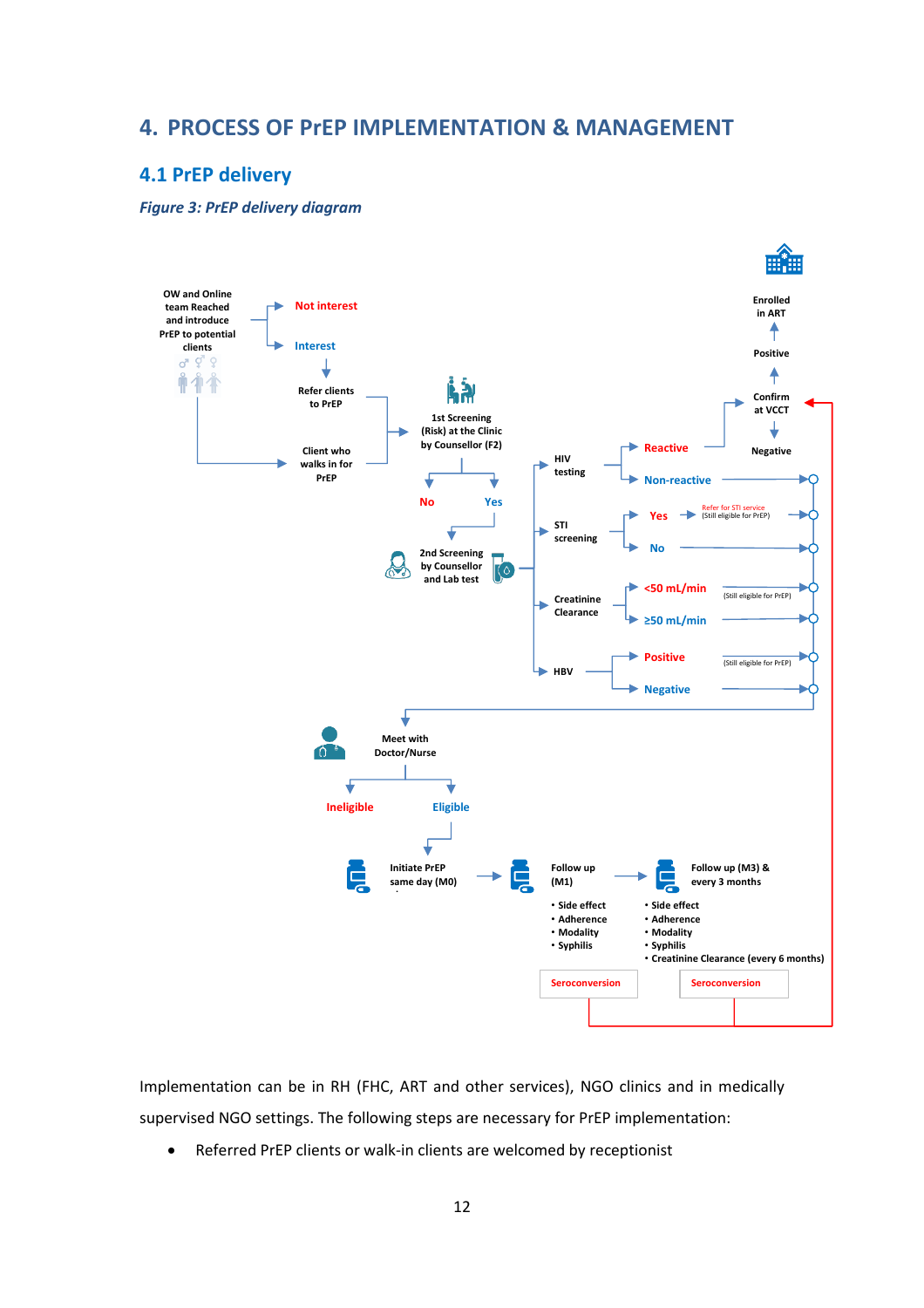- The clients are assessed for behavioral risk of HIV infection (Form 2) by counselors/nurses if not evaluated by OWs in community settings before referring to PrEP service.
- For those interested PrEP clients who are eligible after assessing risk and their HIV test results are non-reactive, they will be further assessed for other clinical criteria (Form 3) before offering enrollment for their Month 0 (M0) visit
- Clients are expecting and should get same-day PrEP tailored to their needs daily or ED. Unless there is a history of significant renal disease, all clients can be started on PrEP while creatinine or other liver infection screening tests are pending. They can be called back, or the results discussed at their M1 visit.
- PrEP clients need to return to the clinic or DIC one month (M1) after initiation to refill their drugs; to test for HIV; and meet with PrEP counselors/nurses if they have any concerns about PrEP use. They should come for follow-up visits every three months for adherence counseling by counselors/nurses; clinical examination by health care providers based on chief complaint or any symptom; HIV and syphilis testing; and PrEP drug refill. Adherent clients can be checked by phone and meds delivered by courier.
- PrEP providers/nurses will communicate with CBO or OWs if a client misses their appointment date or is lost to follow up. Reasons for stopping or dropping out of PrEP should be recorded on the PrEP form if it is possible to get feedback from PrEP clients.
- Record and report PrEP services to RH, OD, PASP/PHD and NCHADS monthly
- PrEP is highly effective if taken appropriately but there are occasional breakthrough infections. Patients who seroconvert at M1 may have been infected before initiating PrEP and should be immediately started on three-drug ART. Patients who are found to have seroconverted on subsequent visits should have a thorough history taken regarding adherence and should also initiate ART immediately. They may initiate  $1<sup>st</sup>$ line treatment (TLD) despite having been on TDF-3TC regimen for PrEP.
- <span id="page-13-0"></span>The CrCl can be monitored in condition with their age and Kidney-related comorbidities.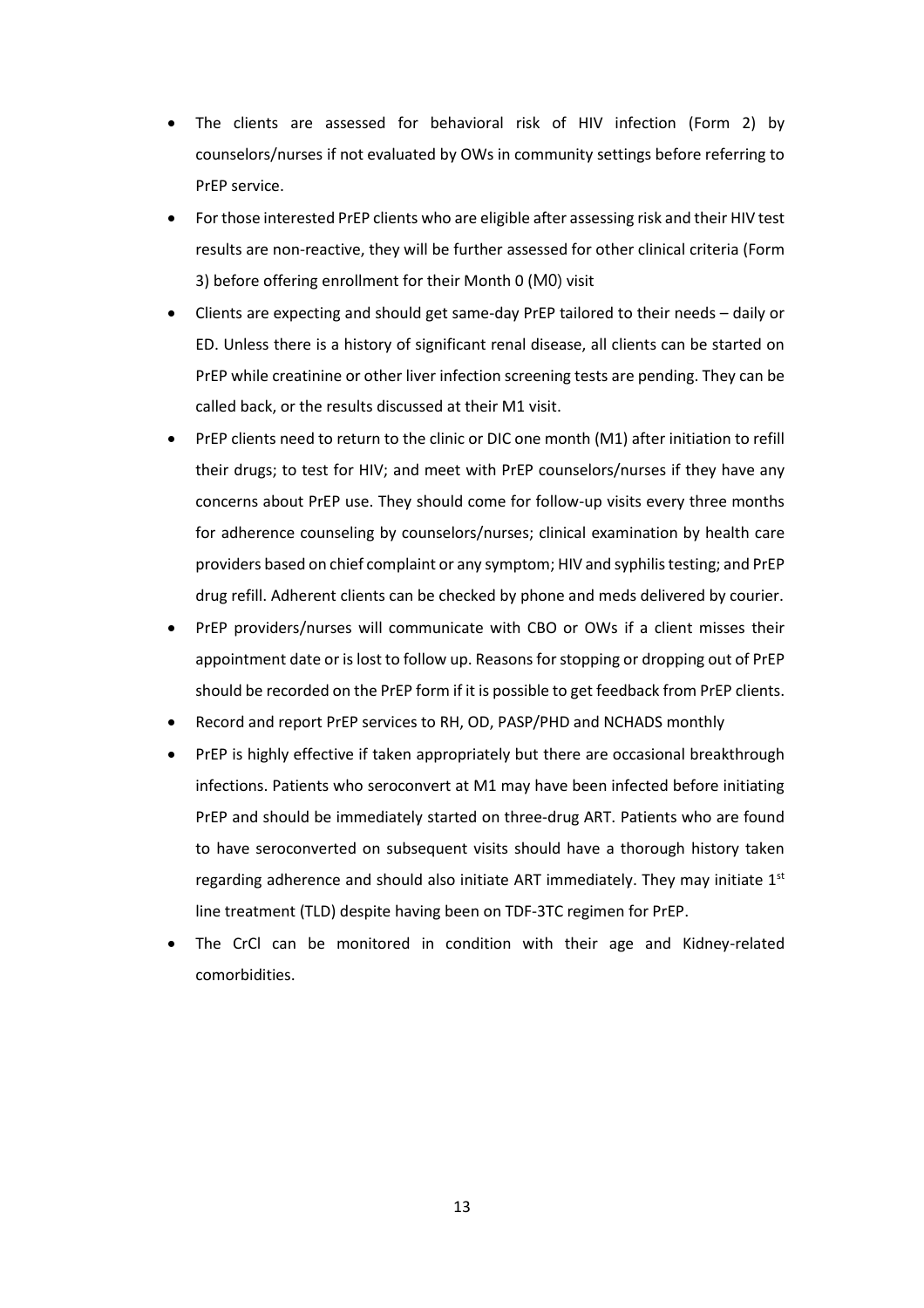#### *Table 1: Renal function monitoring for oral PrEP in Cambodia*

| <b>Population</b>            |           | <b>Initiation</b> | <b>Follow-up</b>                                                           |
|------------------------------|-----------|-------------------|----------------------------------------------------------------------------|
| Kidney-related comorbidities | Age       |                   |                                                                            |
| No                           | $30$      | No                | No                                                                         |
| No                           | $30 - 49$ | No                | At M3 after initiation, If M3<br>(CrCl<90ml/min), Follow up every 6 months |
| No                           | $\geq 50$ | Yes               | Every 6 months from M0                                                     |
| Yes                          | Any age   | Yes               | At M3 and every 6 months after M3                                          |

*\*Note: at any time, if PrEP clients suspected of Kidney-related comorbidities develop, then the CrCL should immediately done*.

## <span id="page-14-0"></span>**4.2 Roles and Responsibilities for PrEP implementation**

To ensure that the implementation of the PrEP is smooth and successful, all parties must actively participate and be responsible for their task as follows:

#### *4.2.1 NCHADS and technical advisory staff*

- **Technical team of NCHADS including ACU, BCC and STI units:** Will oversee the PrEP implementation at all stages of implementation. The NCHADS technical team will provide training before starting **PrEP delivery.**
- **Data Management unit/NCHADS:** will coordinate and monitor the timely submission of recording and reporting forms as well as lead a review of PrEP data monthly.
- **Logistics Management unit/NCHADS: will** coordinate and assist FHC or NGO clinic in requesting drug, test kits and other necessary equipment. In the event of drug or test kit stockouts at FHC, LMU will assist in supplying the drug or test kits.

#### *4.2.2 NGOs and OWs*

NGO partners and OWs who provide outreach physically and virtually:

- Introduce and provide the information on PrEP to their clients.
- Provide counselling on PrEP benefit to clients with HIV non-reactive result and refer them to nearby clinic or convenient clinic for taking PrEP. This information should be recorded and reported in the PDB.
- Assess the risk behavior of each interested PrEP clients in advance (form 1, 2 and 5) before referring to FHC or NGO clinic.
- Deliver PrEP drug to eligible PrEP clients at community and follow up their adherence.
- Assist NGO clinics or FHCs in follow up of PrEP LTFU or miss appointment.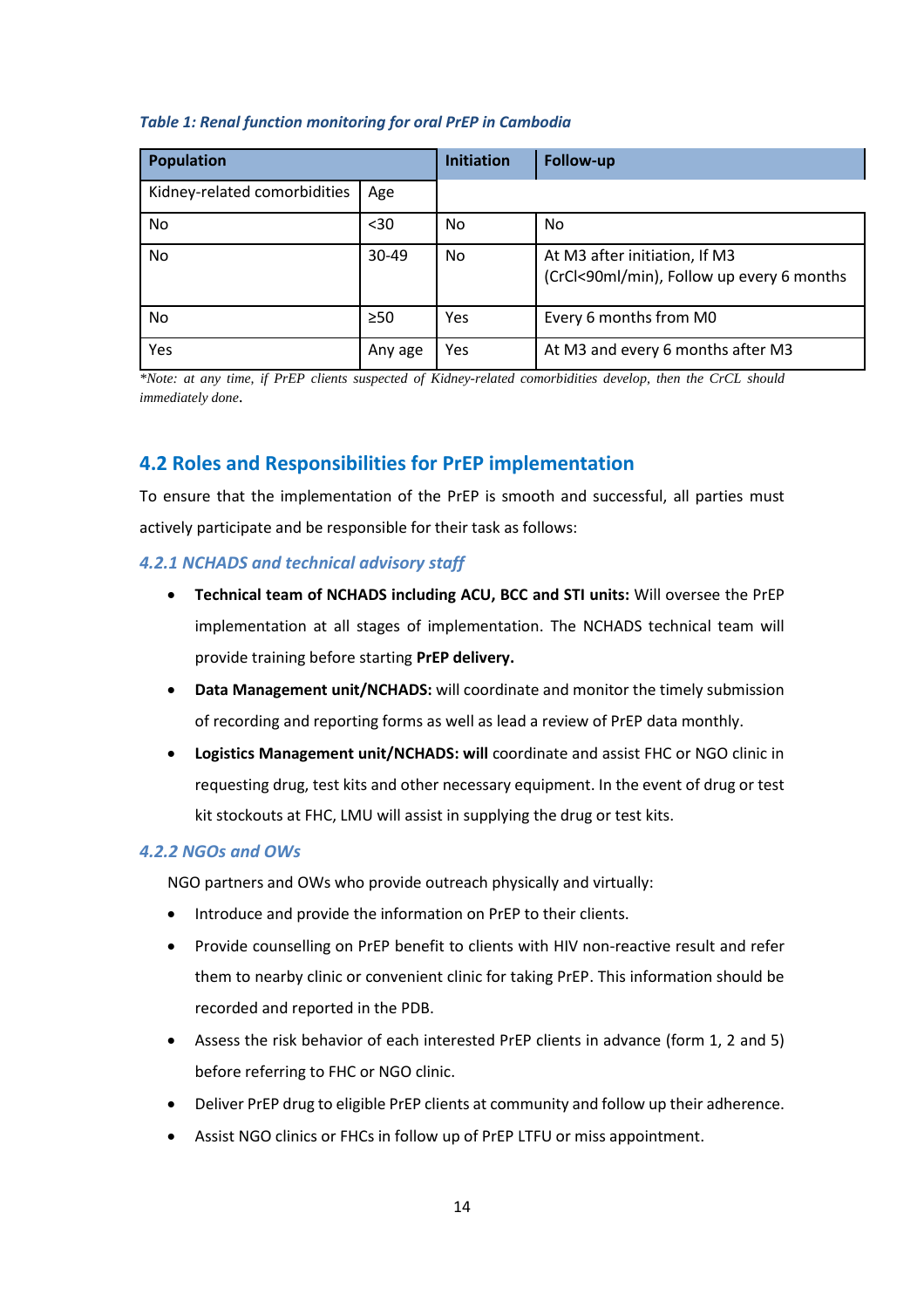## *4.2.3 PASP/PHD/MHD, OD and RH management teams*

- Oversee the functioning of PrEP implementation at their hospital and province.
- Coordinate with relevant stakeholders to review and discuss PrEP in monthly and quarterly meetings and make recommendations to improve the implementation of this approach in his hospital and province.
- Integrate PrEP topics into existing technical work group meeting; GoC-B-AICM and pro-TWG
- conduct the routine technical monitoring and coaching to PrEP service.

## *4.2.4 Family Health Clinics*

- Provide physical and lab examination for client at first and follow up visits.
- Provide counselling to interested PrEP clients at first and follow up visits
- Pharmacists make a quarterly request by using the standard format and submit to hospital pharmacy for compilation. Then, submit to LMU/NCHADS for reviewing before sending to CMS. The drug will be channeled and transported through CMS system to PASP/PHD, OD and RH before placing at FHC. in case of shortage, the FHC pharmacist should immediately report and make a request submit to LMU/NCHADS.
- FHC and NGO clinic staff will complete all PrEP recording forms

#### *4.2.5 CBO Drop-in-Centers*

- Collect history and provide screening lab examination client at first and follow up visits. Rapid screening tests for HIV 4<sup>th</sup> generation, HBsAg, HCV and syphilis will be done in the CBO DIC. Photos of the strips will be printed and saved in the client record and sent by Telegram to the medical supervisor.
- If the client meets risk criteria and all labs are negative. A summary will be sent along with the lab result to the supervising physician who will approve PrEP initiation. His/her text approval will be printed and saved in the client record.
- If a client is thought to have physical or lab abnormities that might affect proper PrEP implementation or the medical supervisor requests, the client will be referred to the PrEP clinic for evaluation.
- Provide counselling to interested PrEP clients at first and follow up visits
- Staff make a quarterly logistics request by using the standard forms and submit them to supervisory clinic for refill. The supervising clinic will submit to LMU/NCHADS for reviewing before sending to CMS. All PrEP providers should aim to keep some buffer stocks of ARVs for PrEP on hand.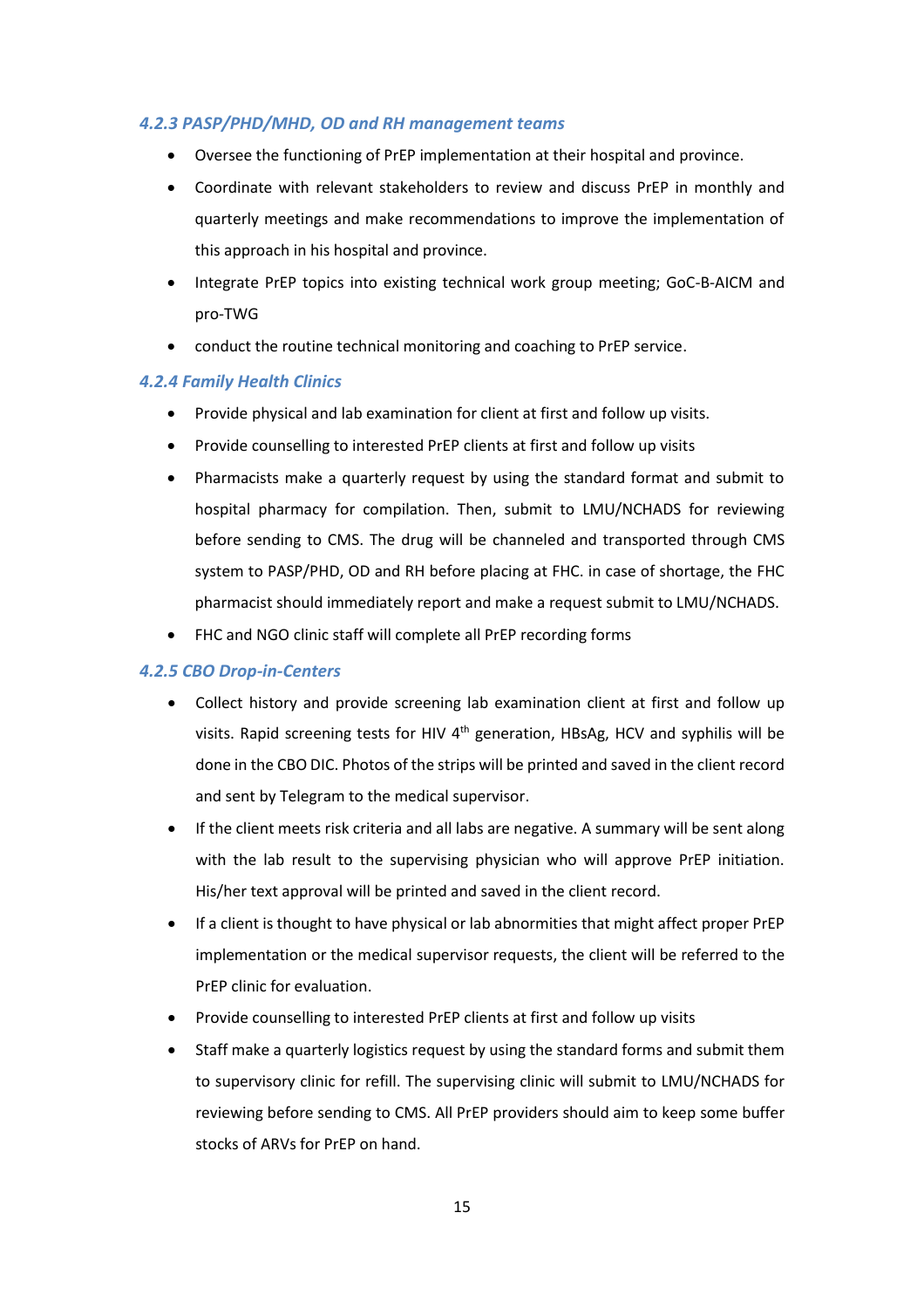• CBO staff will complete all PrEP recording forms and submit them to their supervisory clinic.

## <span id="page-16-0"></span>**5. COORDINATION and MONITORING**

## <span id="page-16-1"></span>**5.1 Coordination**

Regular coordination meetings must be set up to review the implementation as well as to address any challenges that may arise during implementation.

## **At national level**

- Monthly meeting: to review the PrEP data and take any necessary action to support site implementation. The NCHADS team (ACU, BCC, STI and DMU), EpiC team, MHC, MHSS, CWPD and RHAC will be invited to the meeting.
- Quarterly meeting: to review implementation with PrEP TWG and seek recommendations to improve implementation by inviting all members of prevention TWG.

## **At provincial, OD, and hospital level**

• At provincial and OD levels, PrEP discussions should include in the meeting of RH, OD, PASP/PHD and CBO management team. CBOs must be able to share their views, challenges, and solutions at community level where they are facing and need advice from meeting members for improving access of PrEP at communities and facilities.

## <span id="page-16-2"></span>**5.2 Technical support from national level**

- Provide technical support to PrEP sites as requested.
- Provide virtually and physically monitoring at PrEP sites.

## <span id="page-16-3"></span>**5.3 Monitoring and Reporting**

Measuring progress and gathering collective results of the PrEP implementation is a crucial part of program monitoring. It is important for program management and stakeholders to understand the level of PrEP service uptake, retention, referral for relevant services (STI, VCCT, ART and GBV), obstacles and successes of PrEP implementation. In addition, those data are used by sites, ODs and provinces for program improvement and any decision-making related to policy or guideline revisions.

To measure PrEP implementation progress, NCHADS has developed a PrEP form for community-based organizations and providers to record and keep track the detailed case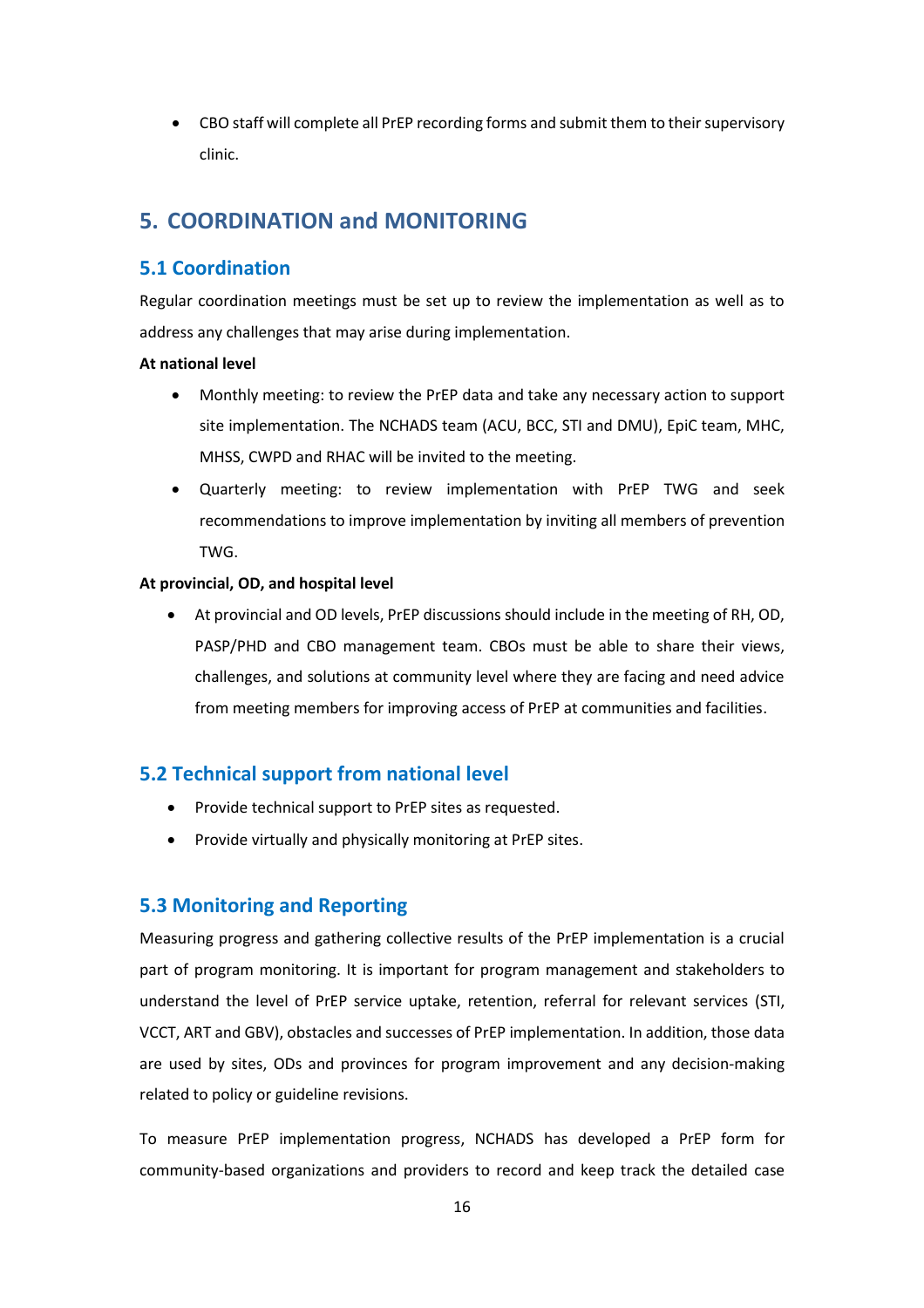information and enter information in the real-time PrEP data tracker using DHIS2 system that exist in the National Prevention Database. The real-time PrEP data tracker in DHIS2 will automate aggregate data from every PrEP site into the national prevention database and make data available for users at site level, provincial level and the national level so that key stakeholders involved in the PrEP implementation, technical support and management will be able to access PrEP data (PrEP dashboard in DHIS2) and use data to improve program performance. Data management unit (DMU) of NCHADS will review data in DHIS2 system frequently (biweekly basis) to ensure consistency, accuracy and completeness of reported data in the system and will communicate with PrEP sites and CBOs to ensure data quality.

The PrEP report and data collection is driven by the below core indicators:

- 1. Number of clients offered PrEP services (by type of population)
- 2. Number and percent of clients who received screening and eligible for PrEP (by eligible and ineligible [reason for ineligible)
- 3. Number and percentage of clients initiating PrEP (by modality: daily and event driven)
- 4. Number and percent of PrEP clients who sero-convert and are enrolled in ART
- 5. Number and percent of clients with STI diagnosis and receiving treatment
- 6. Number and percentage of clients retained on PrEP by (by period: M1, M3, M6, M9, M12)
- 7. Number and percentage of clients with PrEP interruption (by drop out, terminated by provider, LTFU, and by period)

It is very important to have a frequently meeting, can be monthly and quarterly, among PrEP implementers under the leadership of NCHADS to review data of core indicators to see the progress of the implementation, identify challenges, and define possible solution to overcome challenges.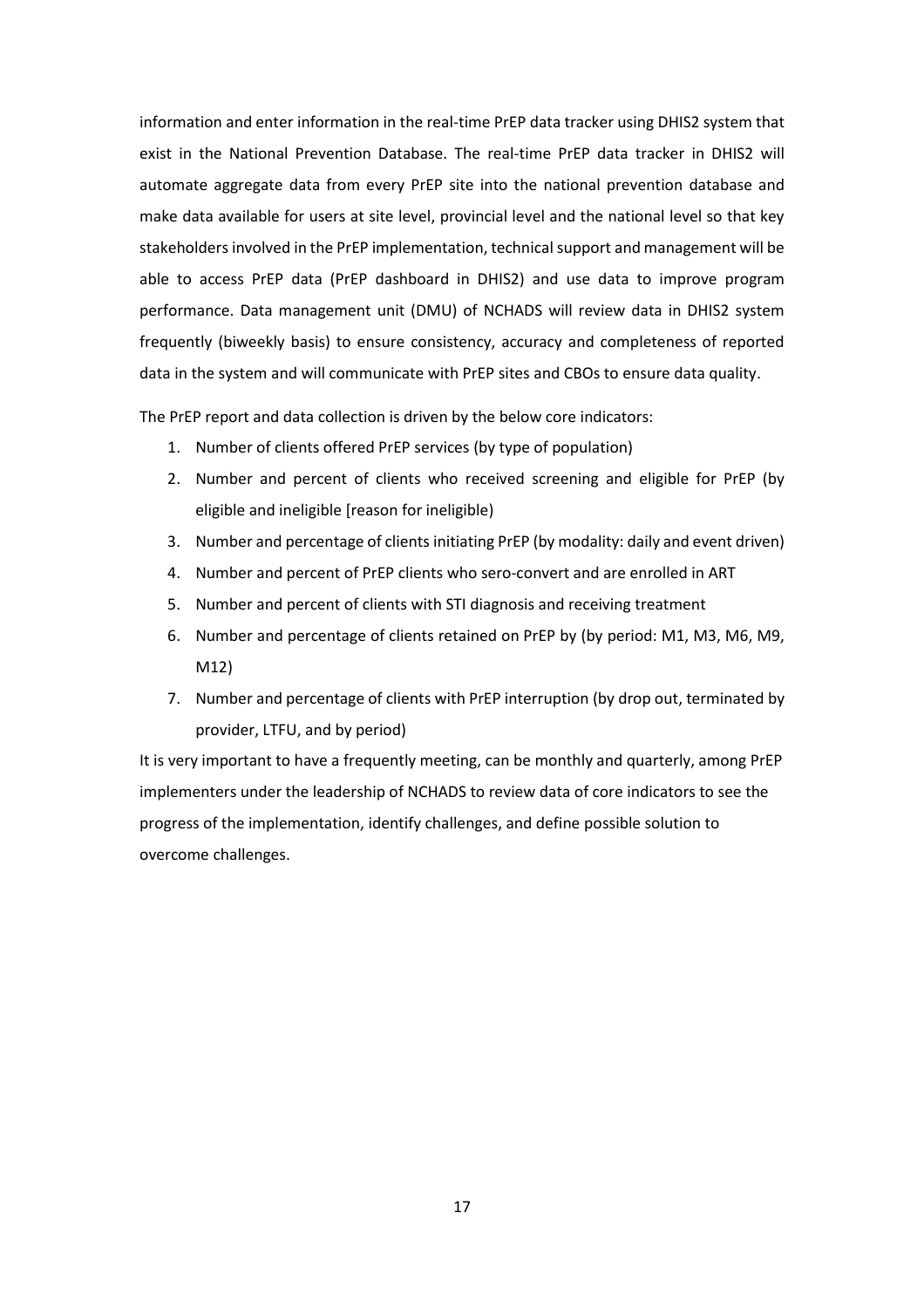<span id="page-18-1"></span>



*\*Note: PrEP online database system will be developed in DHS2 platform*

## <span id="page-18-0"></span>**6. DRUG AND TEST KIT SUPPLIES**

ARVs and laboratory test kits will be supplied with no cost by using the existing mechanisms for supplying drugs from CMS to PHD, OD and RH. All FHCs where PrEP is implemented must submit their requests quarterly to CMS. NGO clinics submit their requests directly to LMU/NCHADS. CBO DICs submit their requests via their supervisory clinic. Shortages of drugs and/or test kits within a quarter can be reported directly to NCHADS for FHCs, NGO clinics and CBO DICs.